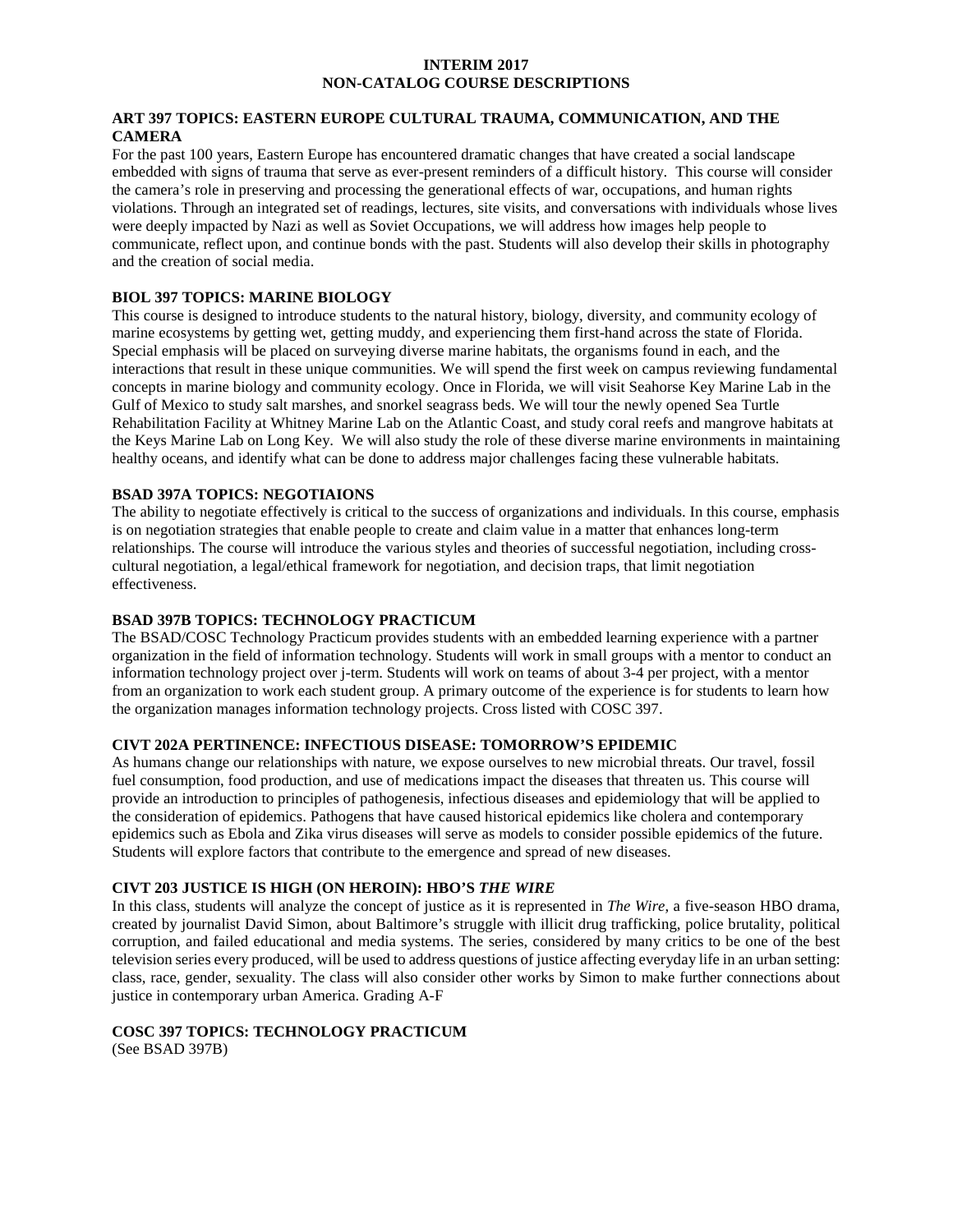# **ENGL 297 TOPICS: LITERARY BODIES: SYMPTOMS AND PRESCRIPTIONS**

Bodies house the essence of identity to the world. Bodies are also written on by that world; they are marked by such things as disease, trauma, and societal expectations of gender, race, and class--the symptoms of life's circumstances. In this course, we will consider the representation of bodies in literature from the 19th century to the present and examine how social, cultural, historical, and scientific expectations prescribe our responses to the marked body. Although not a scientific study itself, this course will encourage students to encounter scientific thought and medical practices though the narrative imagination.

# **EXSC 397 ESPN: EXPLORING SPORT AND PHYSICAL ACTIVITY**

This course will explore sport and physical activity in Norway through the concepts of Friluftsliv (loosely translated as "Outdoor Life"). We will examine how culture, geography, and philosophy have shaped the Norwegian way of life, and consider the philosophy of Frilufstliv as a component of personal well being. The course will start with an on-campus component (at Augustana University) where we will focus on the history/theoretical basis of the Norwegian identity around outdoor life as well as physical preparation for the activity components of the course. The course concludes with 14 days of study in Norway where students will participate in a variety of cultural experiences and outdoor activities.

# **GENL 257 DHARMA: LIFE AND RELIGION AND LITERATURE IN CONTEMPORARY INDIA A3.6**

This study course travels Northern India. Students study the Ramayana and the Bhavagad Gita as foundation texts. Students are introduced to Indian music, performing artists, and the tradition of yoga. Students study Hinduism on the banks of the Ganges and Buddhism under the branches of the Bodhi Tree. The course begins in Delhi, India's capital city, and continues to Agra, Bodhgaya, Varanasi, Jaipur, Kolkata, and Haridwar. At each site students explore literature, history, culture, and music that express the truths of the religious traditions. Grading: A-F

# **GOVT 297 TOPICS IN GOVERNMENT: POLITICS AND POLITICIANS IN AMERICAN FILM**

This course explores the way political films convey an understanding of politics and political actors and institutions. In certain cases, the understanding yielded by political films is very accurate; in others, it is less so. Films will be used for surveying a broad array of topics from the field of political science, including legislative behavior, presidential politics, campaigns and elections, the exercise of political leadership, public opinion, and the development of democratic governance. Grading A-F

# **JOUR 297 TOPICS: PURSUING AN ETHIC OF EMPATHY IN A DIVIDED WORLD**

Through the study of narrative journalism and the practice of an ethic of empathy, students in this course will become more critically and caringly conscious of the realities of those we often refer to as "other." Ultimately, we will tackle not only journalistic work but also multidisciplinary research on empathy as we challenge long-held notions about how best to do our work. As human beings we should practice empathy not only as a way to connect with and understand others but also as a form of inquiry. This course allows students from across the disciplines to study a method of inquiry that can serve well the time in which we live—a divisive time within which people seem ill-equipped to converse productively about gay and lesbian rights, global warming, health care, the freedom to practice one's own religion and myriad other issues.

# **MUSI 118 BLUES, JAZZ, AND ROCK**

The three genres of blues, jazz and rock will be approached as major units of study. The section on Blues will be dealt with first, so as, to have a chorological approach to the coarse. This unit on the blues will conclude prior to the transition in Rock music. The course will then travel back in time to the end of the Civil War and trace the path of early jazz styles. With the timeline of the blues firmly in place, a comparison of blues and jazz styles and their influences of one another will be discussed in class. The final section of the course will pick up with the late blues style and the transition into Rock music. We will be discussing improvisation and composition at a very basic level and how it differs in the different styles of music. Do not be concerned if your musical background is limited.

# **MUSI 297 TOPICS: THEORIES AND TECHNIQUES IN MUSIC THERAPY**

Students will learn more in depth the music therapy treatment process from the assessment to termination. Various methods and materials will be introduced beyond the Introduction to Music Therapy course giving students the opportunity to explore specific techniques.

# **PE 201A OFFICIATING FOOTBALL**

This course is designed for students who have an interest in learning how to officiate football. Rules, rule interpretations, and football officiating mechanics will be examined. Lecture, discussion, videotapes, and presentations by certified football officials will be utilized. This course prepares the student to take the state certification test. Does not satisfy Area 1.3. Grading: S/U